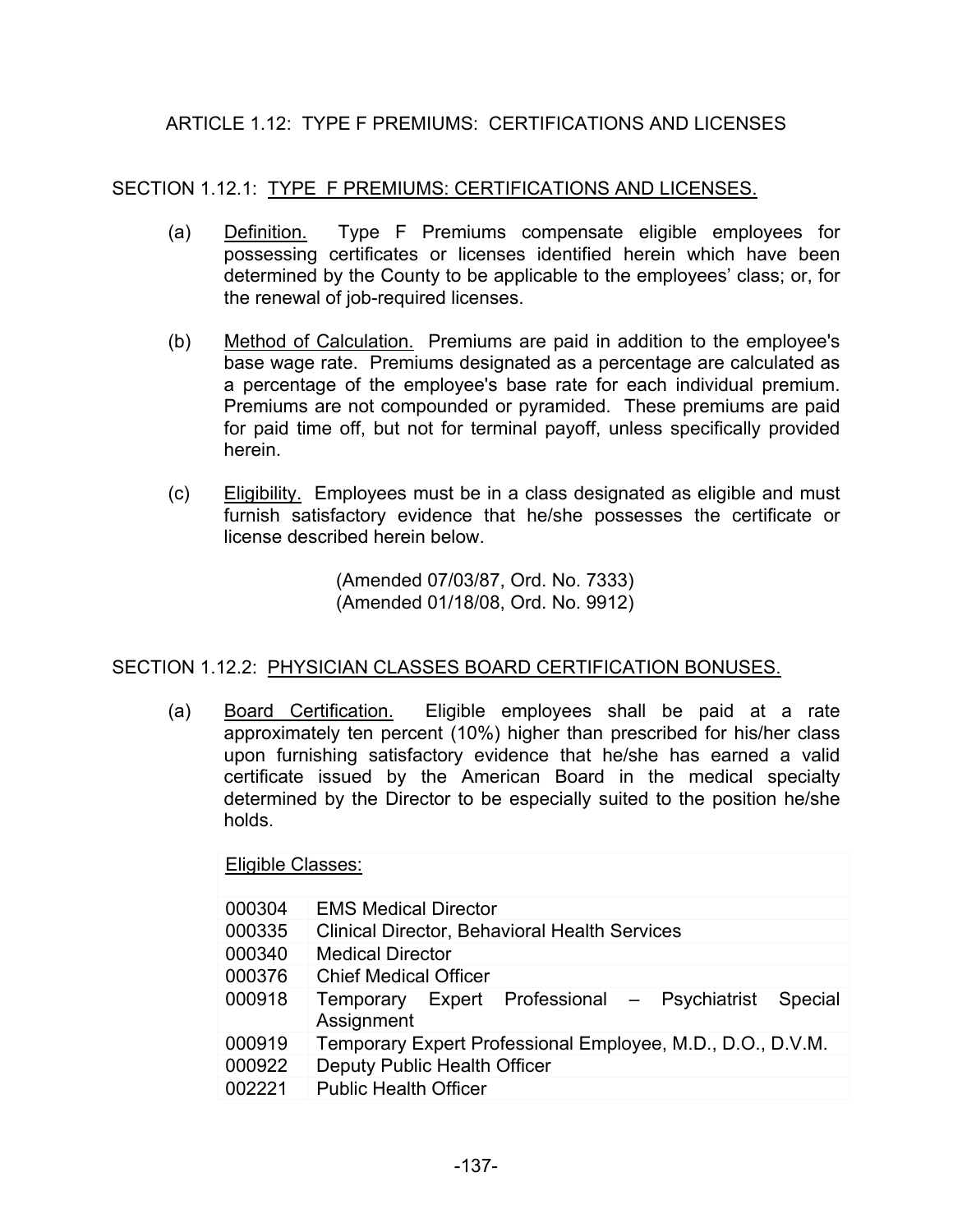#### Eligible Classes:

| 002239 | Dir, Behavioral Health Services        |
|--------|----------------------------------------|
| 004128 | <b>Public Health Medical Officer</b>   |
| 004132 | <b>Sheriff's Chief Medical Officer</b> |
| 004162 | <b>Medical Consultant</b>              |
| 004184 | Radiologist                            |
| 004185 | Pediatrician                           |
| 004190 | <b>Sheriff's Detentions Physician</b>  |
| 004195 | <b>Supervising Psychiatrist</b>        |
| 004196 | Psychiatrist                           |
| 004199 | <b>Psychiatrist-Specialist</b>         |

(Amended 02/28/86, Ord. No. 7079) (Amended 04/11/86, Ord. No. 7097) (Amended 11/21/86, Ord. No. 7217) (Amended 06/15/90, Ord. No. 7766) (Amended 04/19/91, Ord. No. 7891) (Amended 05/17/91, Ord. No. 7902) (Amended 10/01/93, Ord. No. 8305) (Amended 11/12/93, Ord. No. 8322) (Amended 03/04/94, Ord. No. 8366) (Amended 12/09/94, Ord. No. 8484) (Amended 09/29/95, Ord. No. 8589) (Amended 12/22/95, Ord. No. 8620) (Amended 02/02/96, Ord. No. 8639) (Amended 06/07/96, Ord. No. 8686) (Amended 08/15/97, Ord. No. 8822) (Amended 09/26/97, Ord. No. 8832) (Amended 05/08/01, Ord. No. 9336) (Amended 07/13/01, Ord. No. 9354) (Amended 06/25/04, Ord. No. 9656) (Amended 10/01/04, Ord. No. 9677) (Amended 04/28/06, Ord. No. 9761) (Amended 09/29/06, Ord. No. 9799) (Amended 01/19/07, Ord. No. 9821) (Amended 04/27/07, Ord. No. 9838) (Amended 08/03/07, Ord. No. 9876) (Amended 01/18/08, Ord. No. 9912) (Amended 04/25/08, Ord. No. 9928) (Amended 11/05/10, Ord. No. 10079) (Amended 02/11/11, Ord. No. 10106) (Amended 10/05/12, Ord. No. 10225) (Amended 01/10/14, Ord. No. 10314) (Amended 10/31/14, Ord. No. 10354)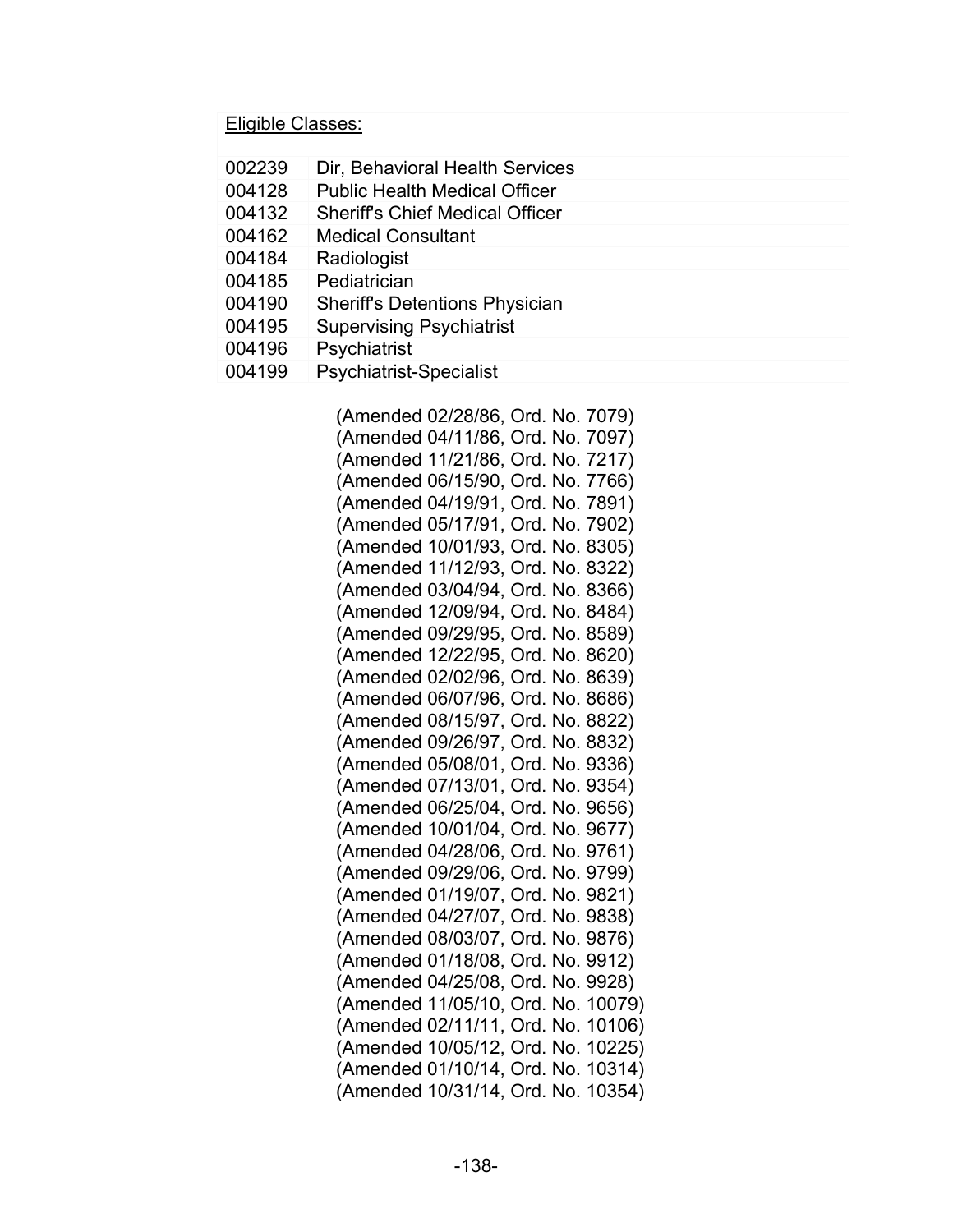(Amended 08/05/16, Ord. No. 10432) (Amended 10/14/16, Ord. No. 10439) (Amended 06/09/17, Ord. No. 10483) (Amended 09/28/18, Ord. No. 10564) (Amended 11/22/19, Ord. No. 10627)

(b) Board Certification and Subspecialty. Eligible employees shall be paid at a rate approximately fifteen percent (15%) higher than prescribed for his/her class upon furnishing satisfactory evidence that he/she has earned a valid certificate issued by the American Board in the medical subspecialty determined by the Director to be especially suited to the position he/she holds.

Eligible Classes:

| 000304 | <b>EMS Medical Director</b>                                            |
|--------|------------------------------------------------------------------------|
| 000335 | <b>Clinical Director, Behavioral Health Services</b>                   |
| 000340 | Medical Director                                                       |
| 000376 | <b>Chief Medical Officer</b>                                           |
| 000918 | Temporary Expert Professional<br>Psychiatrist<br>Special<br>Assignment |
| 000919 | Temporary Expert Professional Employee, M.D., D.O., D.V.M.             |
| 000922 | Deputy Public Health Officer                                           |
| 002221 | <b>Public Health Officer</b>                                           |
| 002239 | Dir, Behavioral Health Services                                        |
| 002285 | <b>Chief Dep Medical Examiner</b>                                      |
| 004128 | <b>Public Health Medical Officer</b>                                   |
| 004132 | <b>Sheriff's Chief Medical Officer</b>                                 |
| 004162 | <b>Medical Consultant</b>                                              |
| 004190 | <b>Sheriff's Detentions Physician</b>                                  |
| 004195 | <b>Supervising Psychiatrist</b>                                        |
| 004196 | Psychiatrist                                                           |
| 004199 | <b>Psychiatrist-Specialist</b>                                         |

(Amended 06/15/90, Ord. No. 7766) (Amended 04/19/91, Ord. No. 7891) (Amended 03/04/94, Ord. No. 8366) (Amended 09/29/95, Ord. No. 8589) (Amended 03/15/96, Ord. No. 8650) (Amended 06/07/96, Ord. No. 8686) (Amended 06/27/03, Ord. No. 9562) (Amended 06/25/04, Ord. No. 9656) (Amended 10/01/04, Ord. No. 9677) (Amended 09/30/05, Ord. No. 9734) (Amended 04/28/06, Ord. No. 9761)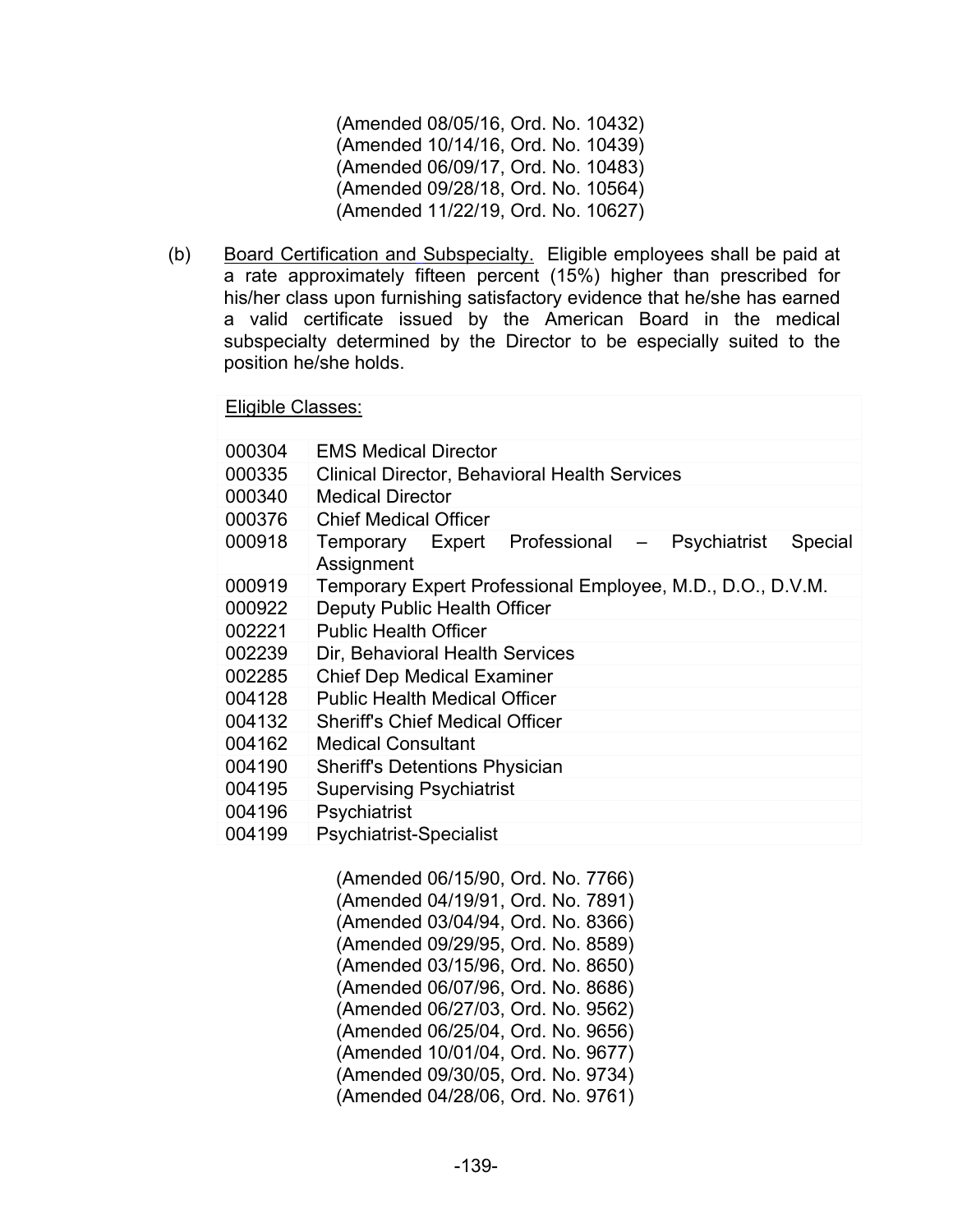(Amended 09/29/06, Ord. No. 9799) (Amended 01/19/07, Ord. No. 9821) (Amended 04/27/07, Ord. No. 9838) (Amended 08/03/07, Ord. No. 9876) (Amended 01/18/08, Ord. No. 9912) (Amended 04/25/08, Ord. No. 9928) (Amended 11/05/10, Ord. No. 10079) (Amended 02/11/11, Ord. No. 10106) (Amended 10/05/12, Ord. No. 10225) (Amended 01/10/14, Ord. No. 10314) (Amended 10/31/14, Ord. No. 10354) (Amended 08/05/16, Ord. No. 10432) (Amended 10/14/16, Ord. No. 10439) (Amended 06/09/17, Ord. No. 10483) (Amended 09/28/18, Ord. No. 10564) (Amended 11/22/19, Ord. No. 10627)

### SECTION 1.12.3: AMERICAN COLLEGE OF HOSPITAL ADMINISTRATORS FELLOWSHIP.

(Repealed 06/11/93, Ord. No. 8248)

## SECTION 1.12.4: MASTER OF SOCIAL WORK (MSW).

#### (a) Application.

(1) An employee in an eligible class shall be paid fifty dollars (\$50) biweekly upon furnishing satisfactory evidence that he/she possesses a Master of Social Work (MSW) degree. Employees in classes 005270, Social Work Supervisor, 005297, Human Services Program Manager, and 005298 Human Services Operations Manager must be performing either adult protective services work or children protective services work to be eligible for this premium.

Eligible Classes:

| 005203 | <b>Aging Program Specialist I</b>              |
|--------|------------------------------------------------|
| 005204 | <b>Aging Program Specialist II</b>             |
| 005205 | <b>Aging Program Specialist III</b>            |
| 005237 | <b>Adult Protective Services Specialist</b>    |
| 005238 | <b>Sr Adult Protective Services Specialist</b> |
| 005239 | <b>Adult Protective Services Supervisor</b>    |
| 005242 | <b>Child Welfare Services Policy Analyst</b>   |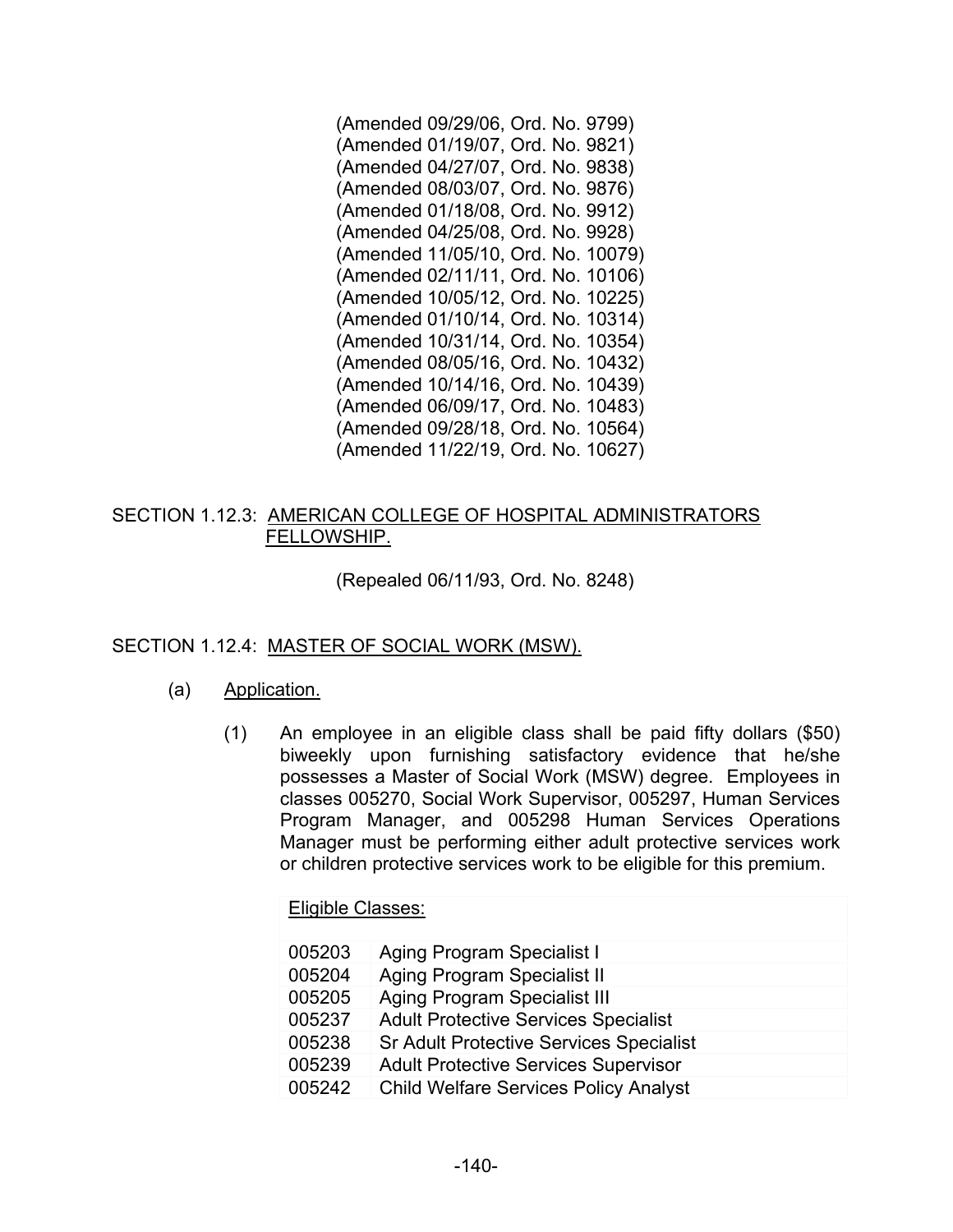Eligible Classes:

| 005253 | <b>Protective Services Worker</b>                                                                    |
|--------|------------------------------------------------------------------------------------------------------|
| 005254 | <b>Sr Protective Services Worker</b>                                                                 |
| 005259 | <b>Protective Services Supervisor</b>                                                                |
| 005270 | Social Work Supervisor (in adult protective services<br>work or children protective services)        |
| 005290 | <b>Protective Services Program Manager</b>                                                           |
| 005297 | Human Services Program Mgr (in adult protective<br>services work or children protective services)    |
| 005298 | Human Services Operations Mgr (in adult protective<br>services work or children protective services) |

 (Amended 10/05/12, Ord. No. 10225) (Amended 01/10/14, Ord. No. 10314) (Amended 08/05/16, Ord. No. 10432)

- (2) Notwithstanding (a)(1) above, employees employed as of December 12, 1988, as Protective Services Supervisor, class 005259, or Aging Program Specialist III, class 005205, will be eligible for the MSW premium herein, provided that the employee possesses either a Master of Counseling Degree based on a twoyear program or a Master's Degree with an M.F.C.T. Employees in classes 005259, Protective Services Supervisor, or, class 005205, Aging Program Specialist III, appointed after December 12, 1988 must possess an MSW Degree in order to be eligible for the MSW premium.
- (3) This premium is paid for paid time off, but not for terminal payoff.

(Amended 07/03/98, Ord. No. 8925) (Amended 07/03/98, Ord. No. 8932) (Amended 12/01/00, Ord. No. 9262) (Amended 04/02/04, Ord. No. 9630) (Amended 09/30/05, Ord. No. 9734) (Amended 06/23/06, Ord. No. 9783; 9786) (Amended 09/29/06, Ord. No. 9799) (Amended 04/27/07, Ord. No. 9838) (Amended 01/18/08, Ord. No. 9912) (Amended 04/25/08, Ord. No. 9928)

(b) Notwithstanding (a)(1) above, employees employed as of August 5, 1988 as Social Worker IV, or Social Worker V, and who are appointed to positions as Protective Services Worker, class 005253, or, Senior Protective Services Worker, class 005254, before December 30, 1988, will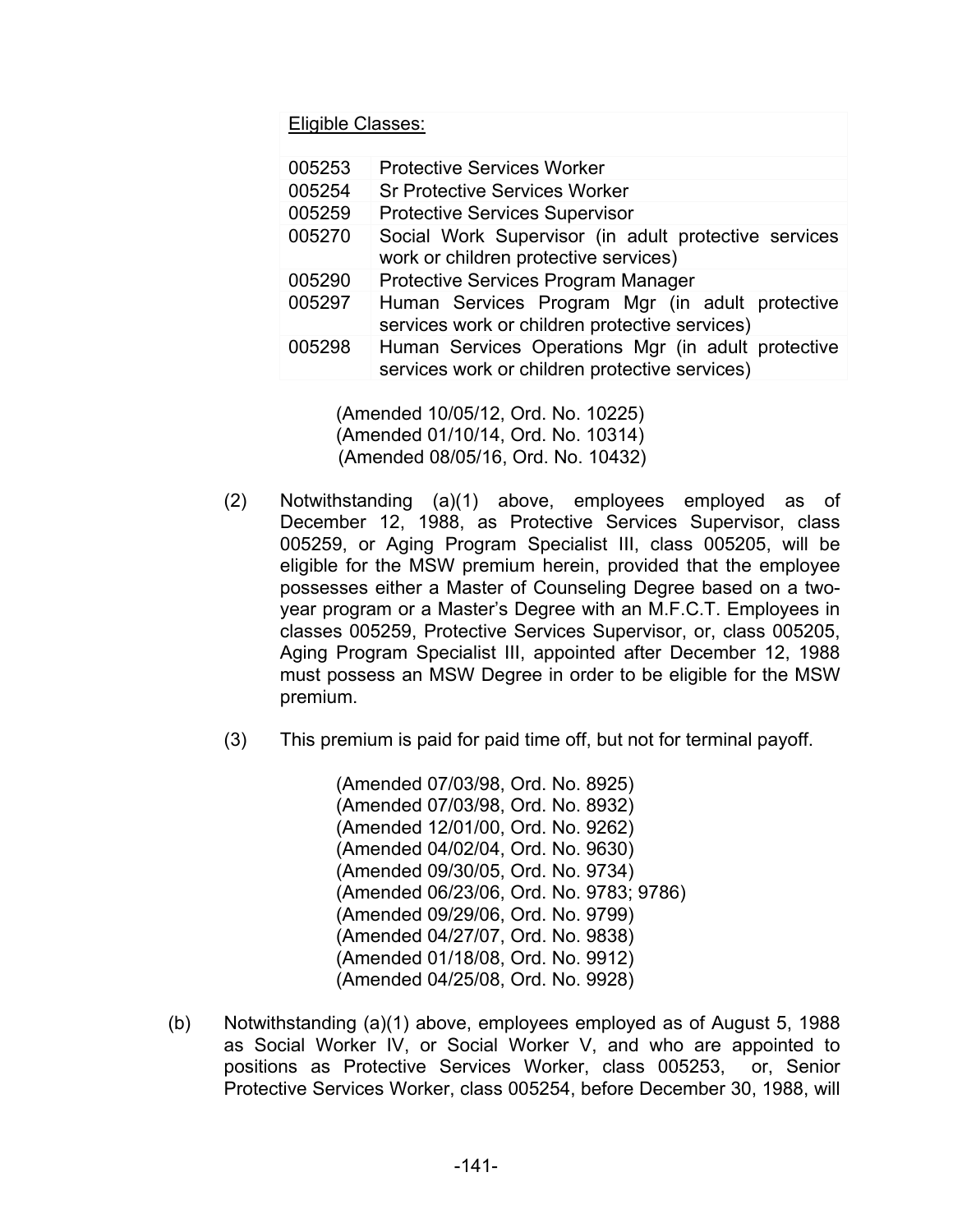be eligible for the MSW premium herein upon appointment, provided that the employee so appointed possesses either a Master of Counseling Degree based on a two-year program or a Master's Degree with an M.F.C.C. Employees hired after August 5, 1988 must possess an MSW Degree in order to be eligible for the MSW premium.

> (Repealed 08/02/85, Ord. No. 6999) (Added 11/18/88, Ord. No. 7526) (Amended 03/24/89, Ord. No. 7605) (Amended 09/21/90, Ord. No. 7810) (Amended 06/06/97, Ord. No. 8788) (Amended 08/14/98, Ord. No. 8947) (Amended 12/01/00, Ord. No. 9262) (Amended 09/30/05, Ord. No. 9734) (Amended 01/18/08, Ord. No. 9912) (Amended 01/10/14, Ord. No. 10314)

## SECTION 1.12.5: DOCTORAL DEGREE – CHIEF, PUBLIC HEALTH LABORATORY.

# (Repealed 01/10/14, Ord. No. 10314)

SECTION 1.12.6: ASBESTOS HANDLING CERTIFICATION. A one-time certification bonus of twenty-five dollars (\$25.00) will be paid upon completion of certification by Department of General Services, Facilities Services Division, for proficiency and competency in the use of respirator and protective clothing, maintenance of equipment, and training in the maintenance and handling of asbestos. Certification will require approximately twenty-four (24) hours of instruction to qualify. Only permanent employees in the CR and CM Units can qualify for the bonus. Cost of training will be the responsibility of the County.

> (Added 07/27/90, Ord. No. 7789) (Amended 12/09/03, Ord. No. 9618) (Amended 01/18/08, Ord. No. 9912)

#### SECTION 1.12.7: EDUCATION AND POST CERTIFICATE BONUS.

(a) Deputy Sheriffs, Sergeants and Lieutenants who possess Peace Officer Standards and Training (POST) Certificate(s) shall be compensated above the base hourly wage rate established in the Salary Schedule as specified below:

|  | <b>Classification</b> | <b>POST Certificate</b> | <b>Bonus</b><br><b>Percent</b> |
|--|-----------------------|-------------------------|--------------------------------|
|--|-----------------------|-------------------------|--------------------------------|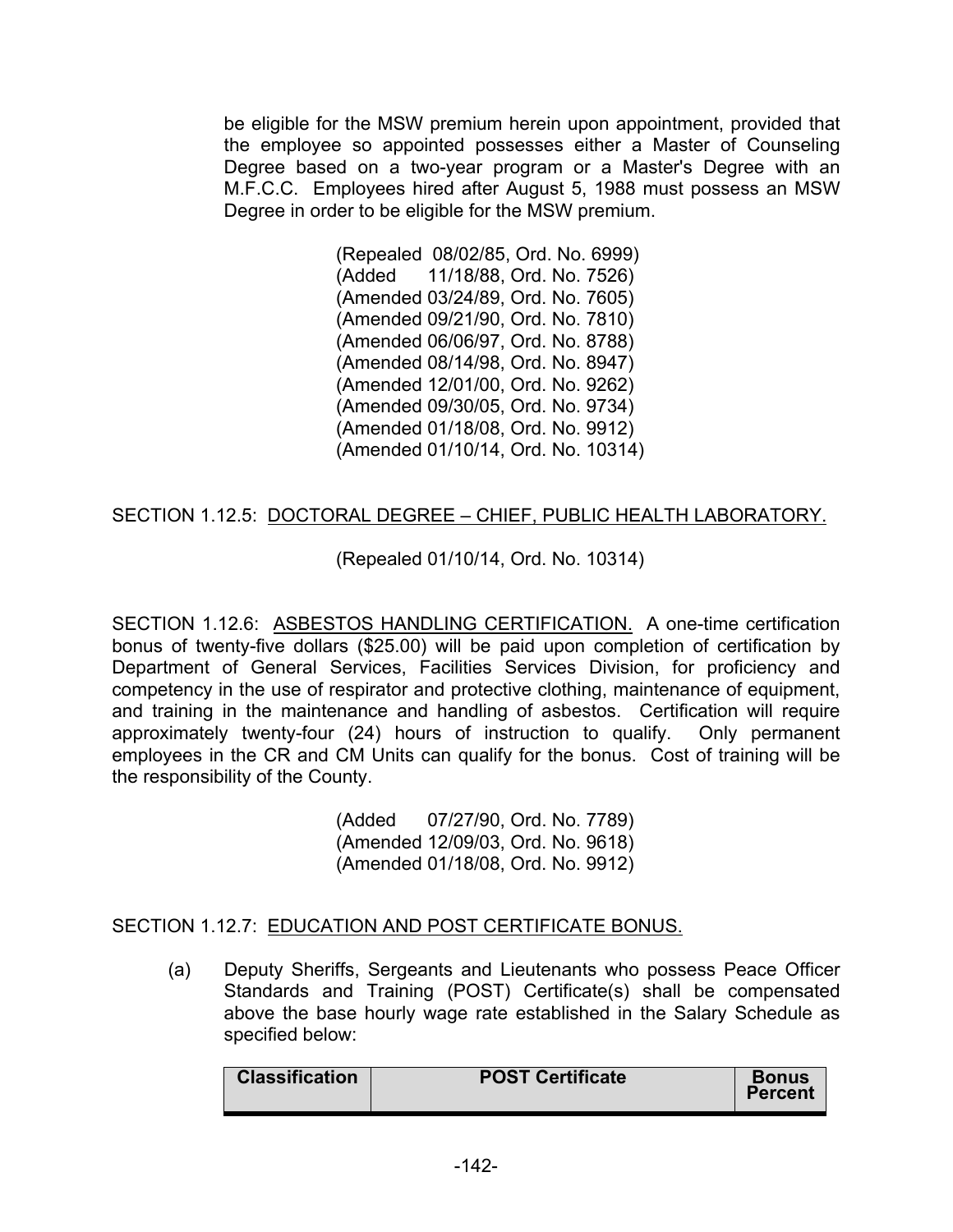| <b>Classification</b> | <b>POST Certificate</b>             | <b>Bonus</b><br><b>Percent</b> |
|-----------------------|-------------------------------------|--------------------------------|
| <b>Deputy Sheriff</b> | Intermediate                        | 5%                             |
|                       | Intermediate & Advanced             | $7\frac{1}{2}\%$               |
| Sheriff's<br>Sergeant | Intermediate                        | 5%                             |
|                       | Intermediate & Advanced             | $7\frac{1}{2}\%$               |
| Sheriff's             | Intermediate & Advanced             | 5%                             |
| Lieutenant            | Intermediate, Advanced & Management | 10%                            |

- (b) Deputy Sheriff-Detentions/Court Services (Class 005757), Sheriff's Detention Lieutenant (Class 005767), Sheriff's Sergeant-Detentions (Class 005781), who possess a Bachelor of Arts or Bachelor of Science degree from an accredited college/university and have four (4) years of service in Classes 005757, 005767, 005781, or any combination thereof, shall be compensated five percent (5%) above the base hourly wage rate established in the Salary Schedule. Such employees becoming eligible for this bonus by receiving a college degree shall furnish satisfactory evidence that he/she possesses such degree.
- (c) A Sheriff's Captain (Class 005775), or a Sheriff's Commander (Class 005778), who possesses a Peace Officer Standards and Training Management Certificate shall be compensated at eleven percent (11%) above the base hourly wage rate established for the Captain or Commander in the Salary Schedule.

(Amended 10/02/15, Ord. No. 10391)

- (d) Sheriff's Detentions Captain (Class 005783).
	- (1) A Sheriff's Detentions Captain (Class 005783) who possesses a Post Management Certificate shall be compensated at six percent (6%) above the base hourly rate established in the Salary Schedule. Such employees becoming eligible for this bonus shall furnish satisfactory evidence that he/she possesses such a certificate.
	- (2) A Sheriff's Commander assigned to Detentions or a Sheriff's Detentions Captain (Class 005783) who possesses a Bachelor of Arts or Bachelor of Science degree from an accredited college/university shall be compensated at six percent (6%) above the base hourly rate established in the Salary Schedule. Such employees becoming eligible for this bonus shall furnish satisfactory evidence that he/she possesses such degree.

(Amended 10/02/15, Ord. No. 10391)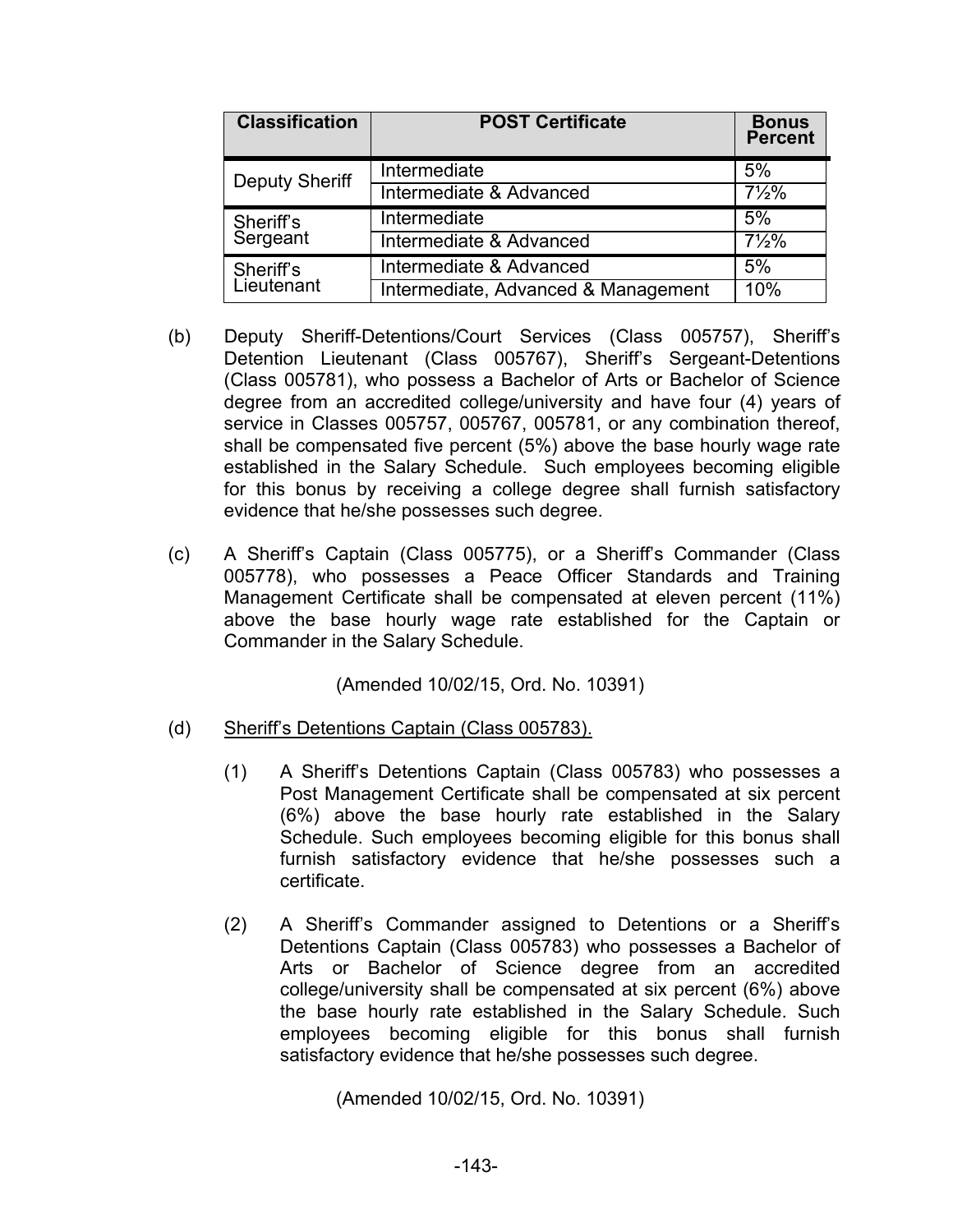(e) Permanent employees designated as DI or DM who possess, based on level of proficiency demonstrated by the acquisition of certificates issued by the California Commission on Peace Officers' Standards and Training (P.O.S.T.), an Advanced P.O.S.T. certificate shall be compensated at seven and one-half percent (7-1/2%) above the base hourly wage rate established for their designated classification in the Salary Schedule. Effective June 26, 2015 the rate will increase to eight and one-half percent (8.5%), and effective June 24, 2016, to nine and one-half percent (9.5%).

Eligible Classes: Classes designated DI and DM.

(Amended 06/21/85, Ord. No. 6982) (Amended 06/21/85, Ord. No. 7013) (Amended 07/03/87, Ord. No. 7333) (Amended 04/07/89, Ord. No. 7616) (Amended 07/26/91, Ord. No. 7777) (Amended 07/05/96, Ord. No. 8650) (Amended 12/15/00, Ord. No. 9286) (Amended 09/30/05, Ord. No. 9734) (Amended 01/18/08, Ord. No. 9912) (Amended 02/03/15, Ord. No. 10374)

### SECTION 1.12.8: REGISTERED ENGINEERS, ARCHITECTS, SURVEYORS, AND ENVIRONMENTAL HEALTH SPECIALISTS AND HYGIENISTS.

- (a) Registered Engineers.
	- (1) Engineers. An employee in class 003615, Assistant Engineer, shall be paid at a rate approximately five percent (5%) higher than prescribed for said class upon furnishing satisfactory evidence that he/she possesses a current valid State of California registration as a civil or structural engineer or architect.

(Amended 09/25/09, Ord. No. 10008)

- (2) Architects. An employee in class 003505, Landscape Architect, shall be paid at a rate approximately five percent (5%) higher than prescribed for said class upon furnishing satisfactory evidence that he/she possesses a current valid State of California registration as a civil engineer or architect.
- (3) Surveyors. An employee in classes 003779, Junior Surveyor (T), or, 003780, Assistant Surveyor, shall be paid at a rate approximately five percent (5%) higher than prescribed for said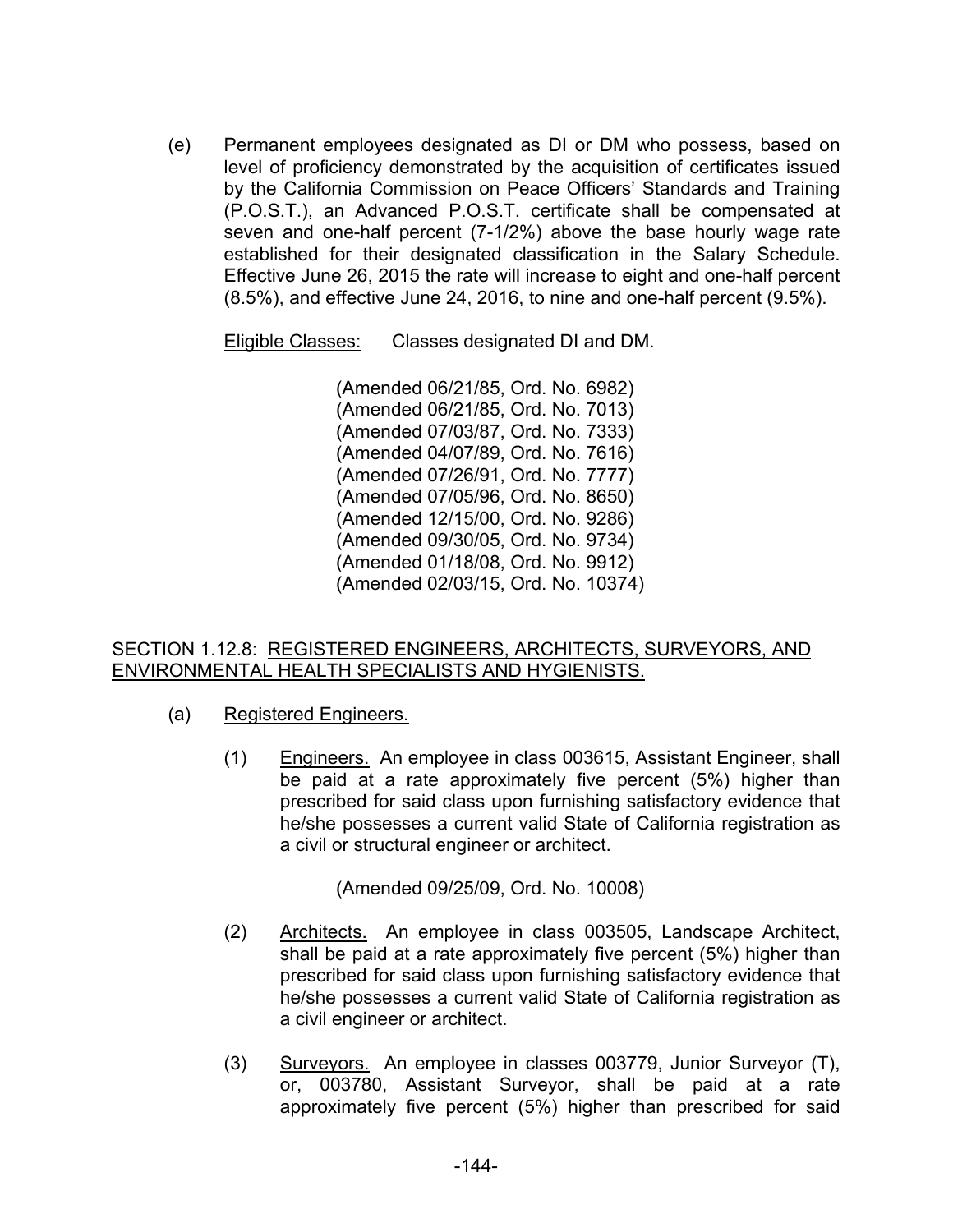class upon furnishing satisfactory evidence that he/she possesses a current valid State of California registration as a civil engineer or holds a valid California State Land Surveyor's License.

- (b) Registered Environmental Health Specialists.
	- (1) An employee in an eligible class listed below shall be paid at a rate approximately five percent (5.0%) higher than prescribed for his/her class upon furnishing satisfactory evidence that he/she possesses a current valid registration as a Registered Environmental Health Specialist (REHS), and;
	- (2) Employees in the classes listed below shall be reimbursed for the cost of the biennial renewal fee for the REHS.

Eligible Classes:

| 004721 | <b>Environmental Health Specialist I</b>           |
|--------|----------------------------------------------------|
| 004722 | <b>Environmental Health Specialist II</b>          |
| 004723 | <b>Environmental Health Specialist III</b>         |
| 004726 | <b>Supervising Environmental Health Specialist</b> |

(c) Certification in Industrial Hygiene. An employee in an eligible class shall be paid at a rate approximately five percent (5%) higher than prescribed for his/her class upon furnishing satisfactory evidence that he/she possesses a current valid state Certification in Industrial Hygiene (CIH).

Eligible Classes:

| 003161 | <b>Supervising Industrial Hygienist</b> |
|--------|-----------------------------------------|
| 003162 | Industrial Hygienist III                |
| 003163 | Industrial Hygienist I                  |
| 003857 | Industrial Hygienist II                 |

 (Amended 10/24/86, Ord. No. 7199) (Amended 12/19/86, Ord. No. 7230) (Amended 02/27/87, Ord. No. 7273) (Amended 03/13/87, Ord. No. 7279) (Amended 01/13/89, Ord. No. 7582) (Amended 08/02/96, Ord. No. 8707) (Amended 12/06/96, Ord. No. 8749) (Amended 02/28/97, Ord. No. 8771) (Amended 04/25/97, Ord. No. 8782) (Amended 07/17/01, Ord. No. 9356) (Amended 10/08/02, Ord. No. 9507)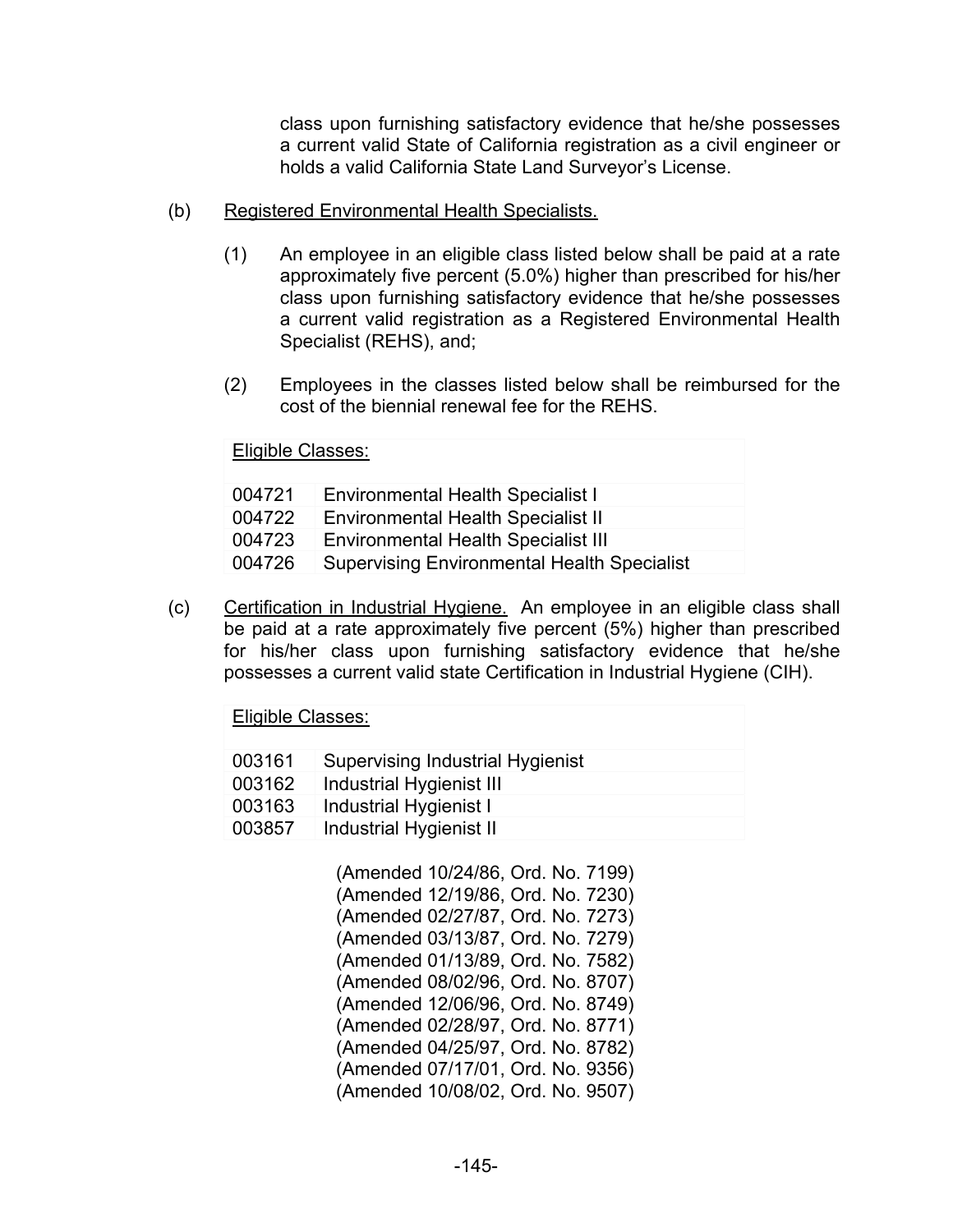(Amended 12/09/03, Ord. No. 9618) (Amended 04/02/04, Ord. No. 9630) (Amended 04/27/07, Ord. No. 9838) (Amended 01/18/08, Ord. No. 9912)

SECTION 1.12.9: REGISTERED HEALTH INFORMATION ADMINISTRATOR CREDENTIAL. Eligible employees shall be paid approximately five percent (5%) upon furnishing satisfactory evidence that they possess the Registered Health Information Administrator (HIA) credential from the American Health Information Management Association.

Eligible Class: 003042 Manager, Health Information Management Services

(Amended 12/19/86, Ord. No. 7230) (Amended 01/18/08, Ord. No. 9912) (Amended 09/28/18, Ord. No. 10564)

SECTION 1.12.10: MASTER OF LIBRARY SCIENCE (MLS) PREMIUM. An employee in an eligible class shall be paid \$50 (fifty dollars) biweekly upon furnishing satisfactory evidence that he/she possesses a Master of Library Science (MLS) degree.

Eligible Classes:

| 004025 Librarian I          |
|-----------------------------|
| 004024   Librarian II       |
| 004023 Librarian III        |
| 004026 Librarian Substitute |
| 004048 Principal Librarian  |

This premium is paid for paid time off, but not for terminal payoff.

 (Added 08/11/00, Ord. No. 9241) (Amended 12/15/00, Ord. No. 9288) (Amended 10/26/07, Ord. No. 9891)

SECTION 1.12.11: EDUCATIONAL/SECURITY STIPEND. Eligible employees in the AM, AS and DA units shall receive an annual two thousand five hundred dollars (\$2,500) stipend for professional and security expenses. The County shall, on the payday for Payroll 03 of each year, pay such a stipend, included within the payroll check for that time period, to employees who are in job classifications in the AM, AS, and DA units in Payroll 02 of that year.

(Repealed 01/18/08, Ord. No. 9912)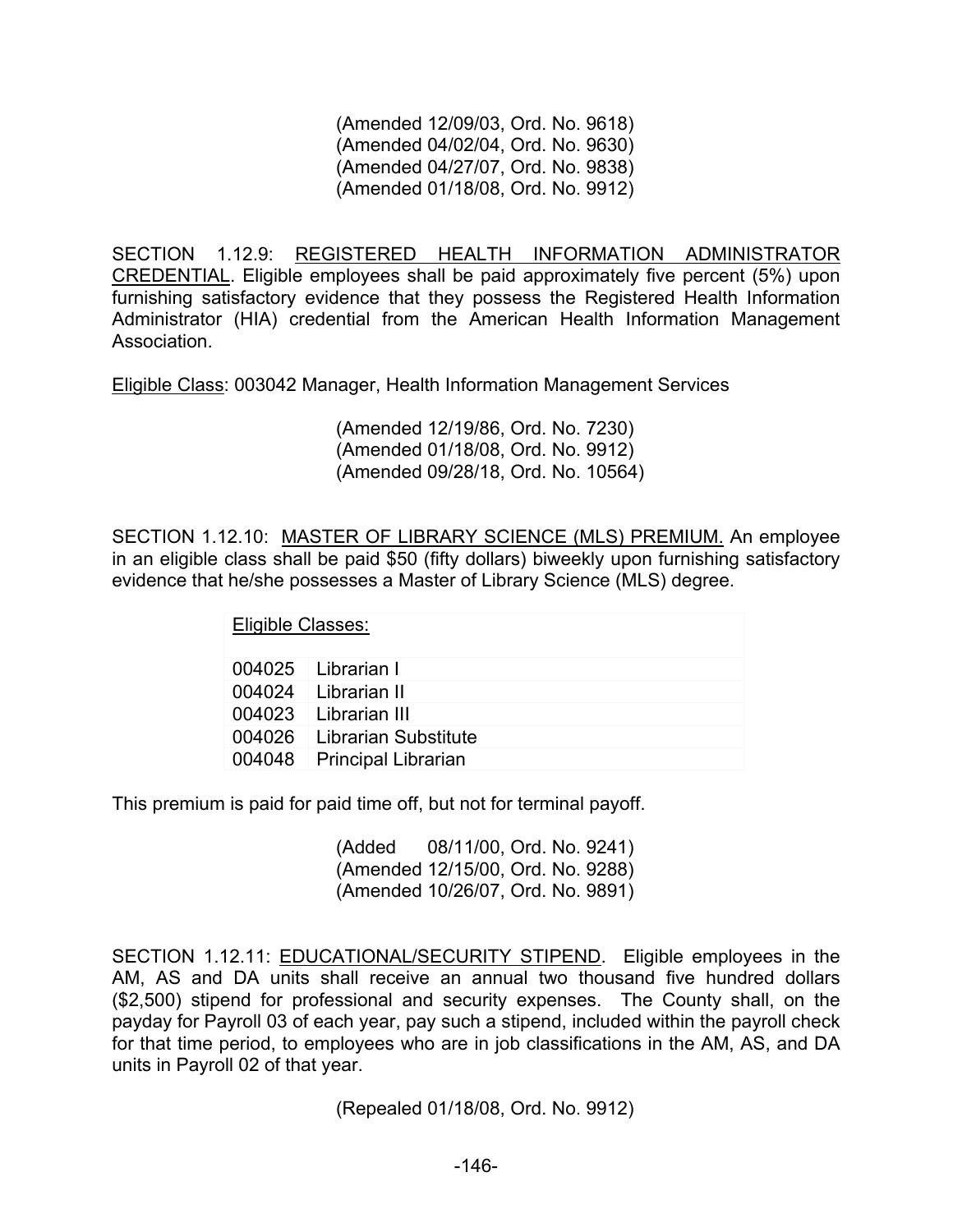(Added 06/28/13, Ord. No. 10263) (Amended 06/26/15, Ord. No. 10381)

SECTION 1.12.12: ANNUAL PROFESSIONAL STIPEND. Eligible employees in the Deputy County Counsel classifications shall receive an annual two thousand and five hundred dollars (\$2,500) stipend for professional expenses. The County shall, on the payday for Payroll 05 of each year, pay such a stipend, included within the payroll check, to employees who are in job classifications in the CC and CS units in Payroll 04 of that year.

> (Added 07/17/01, Ord. No. 9360) (Amended 06/23/06, Ord. No. 9786) (Amended 01/18/08, Ord. No. 9912) (Amended 06/28/13, Ord. No. 10263) (Amended 10/04/13, Ord. No. 10290) (Amended 06/26/15, Ord. No. 10381)

SECTION 1.12.13: EDUCATIONAL/PROFESSIONAL STIPEND. Eligible employees shall receive an annual two thousand and five hundred dollar (\$2,500) stipend for professional expenses. The County shall, on the payday for Payroll 03 of each year, pay such a stipend, by including it in the paycheck for that time period, to employees who are in job classifications in the PD and PM units in Payroll 02 of that year.

> (Added 06/23/06, Ord. No. 9786) (Amended 10/27/06, Ord. No. 9801) (Amended 01/18/08, Ord. No. 9912) (Amended 06/28/13, Ord. No. 10263) (Amended 07/12/13, Ord. No. 10268) (Amended 10/04/13, Ord. No. 10290) (Amended 06/26/15, Ord. No. 10381)

SECTION 1.12.14: APPRAISER PREMIUM. An employee in an eligible class shall be paid fifty dollars (\$50) biweekly upon furnishing satisfactory evidence that he/she possesses an Advanced Property Tax Appraiser Certificate.

| Eligible Classes: |                                 |  |
|-------------------|---------------------------------|--|
| 005502            | Appraiser IV                    |  |
| 005503            | Appraiser III                   |  |
| 005504            | Appraiser II                    |  |
| 005505            | Appraiser I                     |  |
| 005512            | <b>Supervising Appraiser I</b>  |  |
| 005513            | <b>Supervising Appraiser II</b> |  |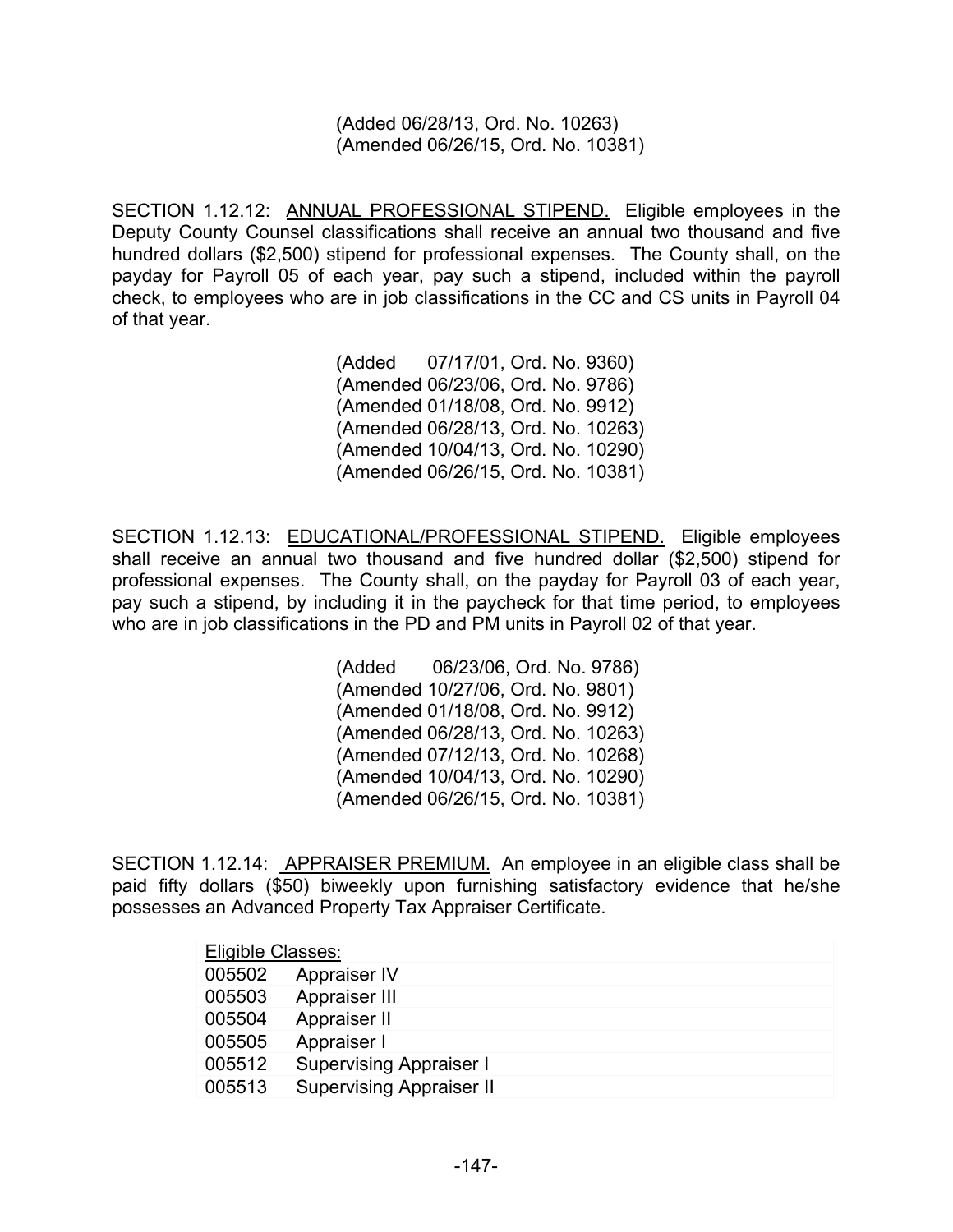| 005514 | Division Chief   Assessor/Recd/CC   |
|--------|-------------------------------------|
| 005515 | Division Chief II, Assessor/Recd/CC |
| 005526 | <b>Audit Appraiser III</b>          |
| 005527 | <b>Audit Appraiser II</b>           |
| 005528 | Audit Appraiser I                   |
| 005529 | <b>Supervising Audit Appraiser</b>  |
| 005530 | <b>Audit-Appraiser IV</b>           |
|        |                                     |

 (Added 06/23/06, Ord. No. 9786) (Amended 01/19/07, Ord. No. 9821) (Amended 01/18/08, Ord. No. 9912)

SECTION 1.12.15: ASE CERTIFICATION/PREMIUM.

(a) ASE Certification Testing. Employees in the eligible class shall be paid one-half of the cost of testing for ASE Certifications upon furnishing satisfactory evidence that he/she passed the ASE Certification.

Eligible Class:

006103 Fleet Technician

(b) ASE Premium. Employees in the eligible class shall be paid twenty-five cents (\$0.25) per hour for each ASE Certification obtained through the ASE Certification process. The maximum number of ASE certifications will be twelve (12) for a maximum premium of \$3.00/per hour.

Eligible Class:

006103 Fleet Technician

(Added 06/28/13, Ord. No. 10266)